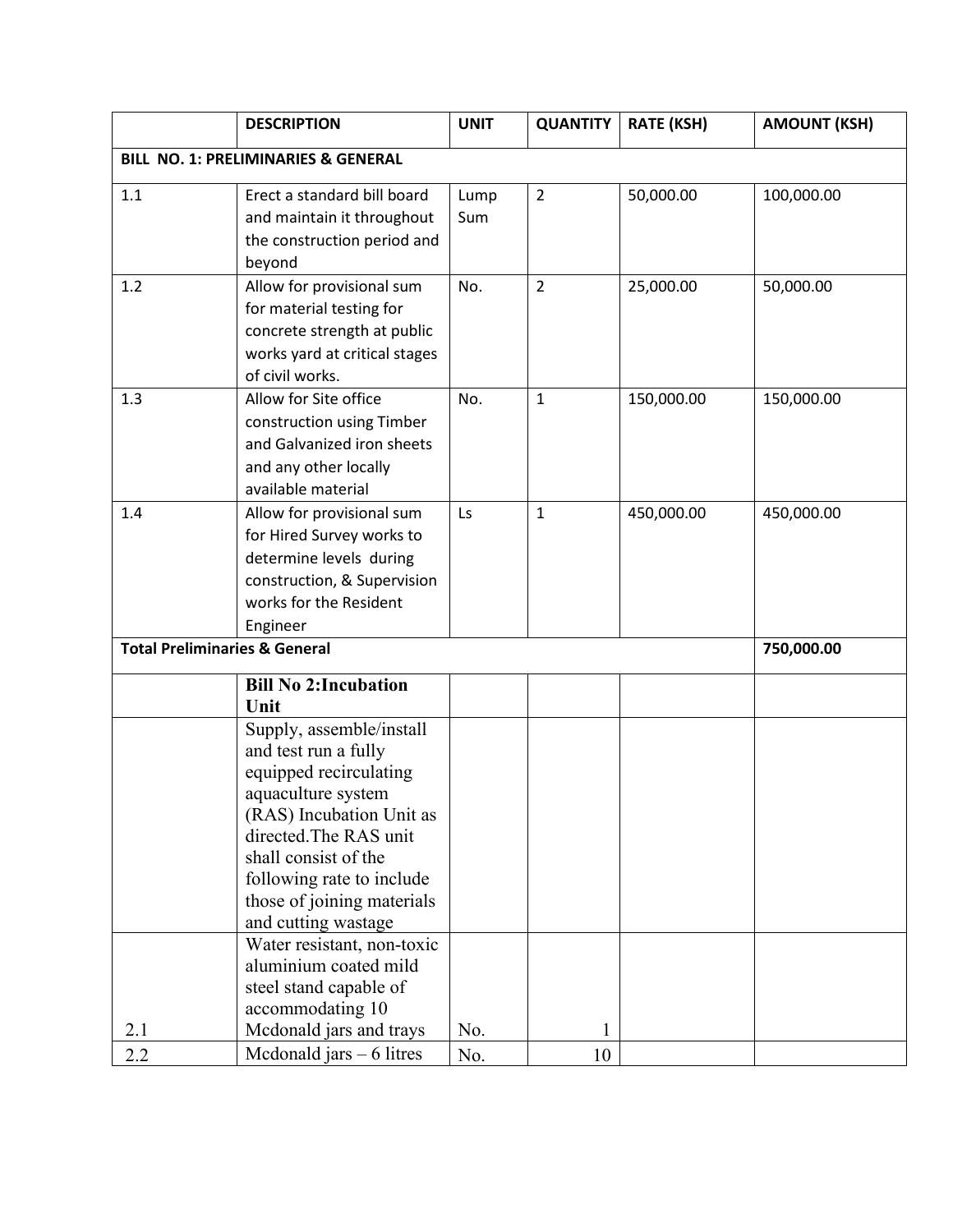|     | Hatching trays-<br>30cm*20cm*10cm                      |           |     |  |
|-----|--------------------------------------------------------|-----------|-----|--|
| 2.3 | plastic                                                | No.       | 11  |  |
|     |                                                        |           |     |  |
|     | UV Purifiers -                                         |           |     |  |
|     | UV440LCD 36001itres/hr                                 |           |     |  |
| 2.4 | fitted with control unit                               | No.       | 1   |  |
|     | Provide material for                                   |           |     |  |
|     | plumb works (PVC pipes                                 |           |     |  |
|     | and fittings) rate to                                  |           |     |  |
| 2.5 | include those of joining                               | LS        | 1   |  |
|     | and cutting wastage<br><b>Sub total for Incubation</b> |           |     |  |
|     | Unit                                                   |           |     |  |
|     |                                                        |           |     |  |
|     | <b>Bill No 3: Nursery</b>                              |           |     |  |
|     | Supply, assemble/install                               |           |     |  |
|     | and test run a fully                                   |           |     |  |
|     | equipped recirculating                                 |           |     |  |
|     | aquaculture system                                     |           |     |  |
|     | Nursery Unit litres as                                 |           |     |  |
|     | directed                                               |           |     |  |
|     | 3000 litres white                                      |           |     |  |
|     | transparent cylindrical                                |           |     |  |
| 3.1 | Header tanks                                           | No.       |     |  |
|     | 500 litres flat bottomed                               |           |     |  |
| 3.2 | Nestable tanks                                         | No.       | 20  |  |
|     | Provide and place mass<br>concrete class 15/20 for     |           |     |  |
|     | the 5001itres nestable                                 |           |     |  |
| 3.3 | tanks as directed                                      | CM        | 1.5 |  |
|     | Provide and lay 25mm                                   |           |     |  |
|     | thick plain board as                                   |           |     |  |
| 3.4 | directed                                               | <b>SM</b> | 20  |  |
|     | $UV$ purifier $-$                                      |           |     |  |
|     | UV80/2LCD                                              |           |     |  |
|     | 12000litres/hr fitted with                             |           |     |  |
| 3.5 | control unit                                           | No.       | 1   |  |
|     | Pump-single 1.5Kw                                      |           |     |  |
|     | centrifugal pump with                                  |           |     |  |
|     | flow rate of 36m3/hr                                   |           |     |  |
| 3.6 | fitted with float switch                               | No.       | 1   |  |
|     | Drum filter unit-capacity                              |           |     |  |
|     | 30m3/hr coupled with                                   |           |     |  |
| 3.7 | matching backwash pump                                 | No.       |     |  |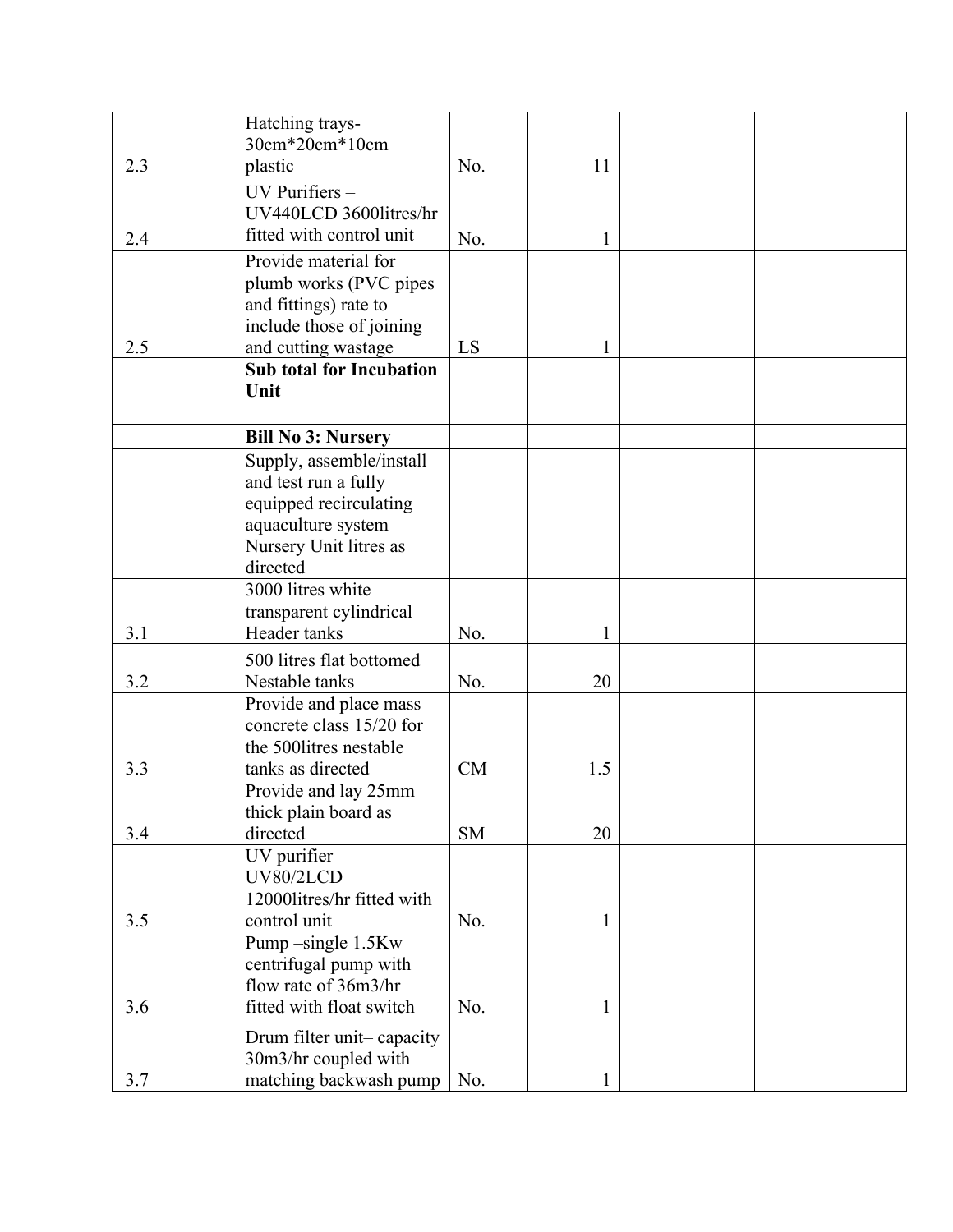|      | Regenerative Blower-           |     |                |  |
|------|--------------------------------|-----|----------------|--|
|      | single phase oil free flow     |     |                |  |
| 3.8  | rate160litres/hr               | No. | $\overline{2}$ |  |
|      | Provide for Sump area          |     |                |  |
|      | $4.3mx3.1mx1m$ (to             |     |                |  |
| 3.9  | accommodate drum filter        |     |                |  |
|      | and sump<br>Supply and insatll | No. | 1              |  |
|      | $2mx1.6mx1m$ sump              |     |                |  |
| 3.10 | (material)                     | No. | 1              |  |
|      | Pipe works and fittings.       |     |                |  |
|      | Rate to incude joining         |     |                |  |
|      | materials and cutting          |     |                |  |
| 3.11 | wastes                         |     |                |  |
| 3.12 | 2' PVC Male socket             | No. | $\overline{2}$ |  |
| 3.13 | 2" PVC Female backnuts         | No. | $\overline{2}$ |  |
| 3.14 | Ball cork 2"                   | No. | 6              |  |
| 3.15 | Elbow 2"                       | No. | 12             |  |
| 3.16 | 2" PVC tee                     | No. | $\overline{2}$ |  |
| 3.17 | Union 2" PVC                   | No. | $\overline{2}$ |  |
| 3.18 | 2" UPVC pipe class PN6         | LM  | 54             |  |
| 3.19 | 1" PVC tee                     | No. | 24             |  |
| 3.20 | Reducer 2"x1"                  | No. | 24             |  |
| 3.21 | 1" UPVC pipe class PN6         | No. | 8              |  |
| 3.22 | 1" Ball corks                  | No. | 24             |  |
| 3.23 | 1" Elbows                      | No. | 48             |  |
| 3.24 | 1" Union                       | No. | 24             |  |
| 3.25 | 1" Endcap                      | No. | 24             |  |
| 3.26 | 1½" PVC flange                 | No. | 24             |  |
| 3.27 | 11/2" PVC Pipe                 | LM  | 66             |  |
| 3.28 | $1\frac{1}{2}$ " Ball cork     | No. | 24             |  |
| 3.29 | 1½" Elbows                     | No. | 48             |  |
| 3.30 | Reducer $1\frac{1}{2}$ " x 3"  | No. | 24             |  |
| 3.31 | 3" waste pipe                  | LM  | 24             |  |
| 3.32 | 3" tee waste pipe              | No. | 24             |  |
| 3.33 | Air stone disc dia 200mm       | No. | 6              |  |
|      | Cylidrical air stone dia       |     |                |  |
| 3.34 | 50 <sub>mm</sub>               | No. | 30             |  |
|      | 8mm diameter clear             |     |                |  |
| 3.35 | tubings                        | LM  | 72             |  |
|      | $\frac{1}{2}$ inch clear       |     |                |  |
|      | braided/reinforced hose        |     |                |  |
| 3.36 | pipe                           | LM  | 108            |  |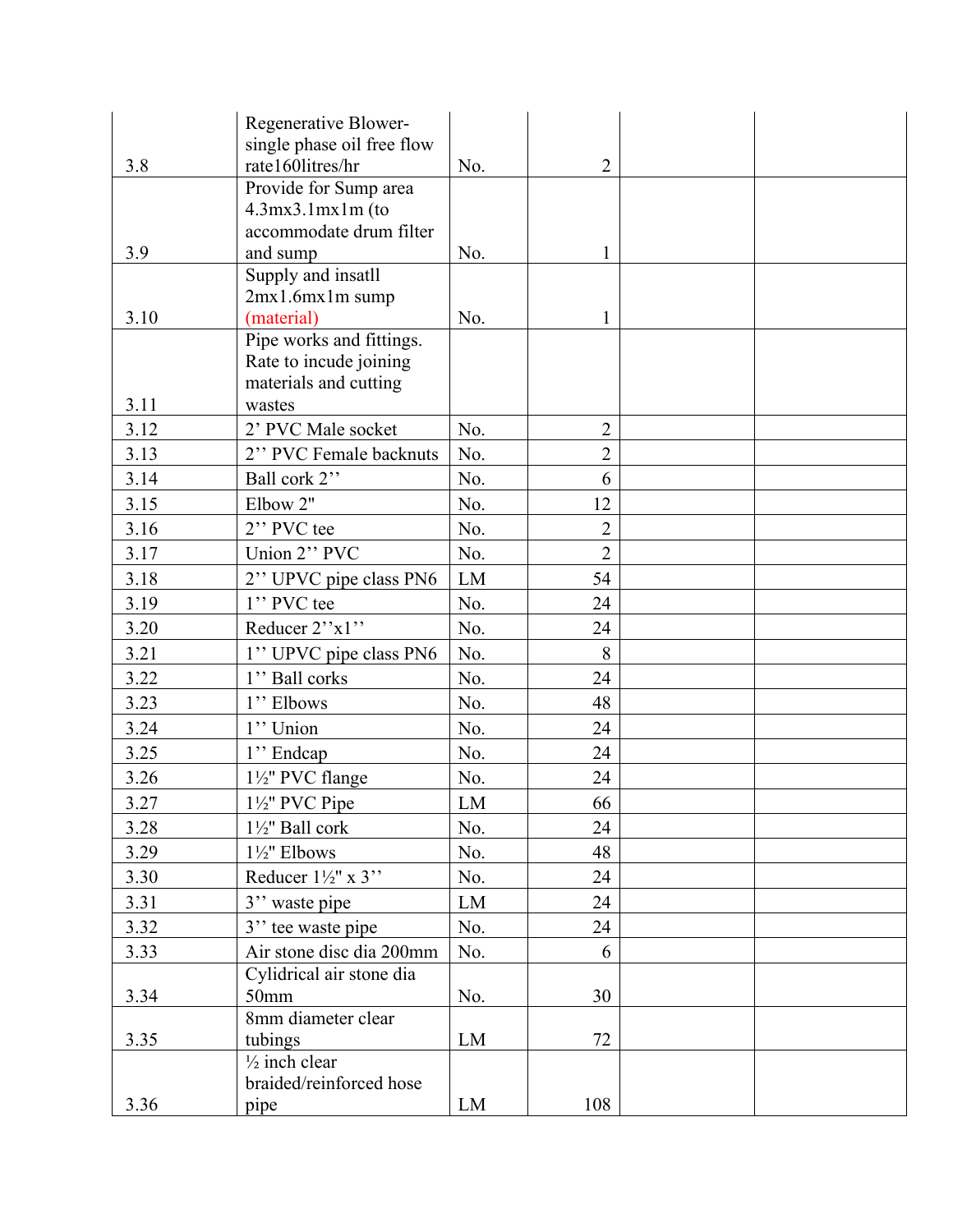|      | Provide material and<br>fabricate hapa nets of size |           |      |  |
|------|-----------------------------------------------------|-----------|------|--|
|      | $2mx2mx1m$ as shall be                              |           |      |  |
|      | directed – either blue                              |           |      |  |
| 3.37 | /white in colour.                                   | No.       | 25   |  |
|      | <b>Sub total Nursery</b>                            |           |      |  |
|      | <b>Bill No 4: Broodstock</b>                        |           |      |  |
|      | 2000 litres flat bottomed                           |           |      |  |
| 4.1  | nestable tanks                                      | No.       | 5    |  |
|      | Provide for concrete base                           |           |      |  |
|      | for the tanks                                       |           |      |  |
|      | $(12mx2.2mx0.3m)$ as                                |           |      |  |
| 4.2  | directed                                            | <b>CM</b> | 7.92 |  |
|      | Provide material for                                |           |      |  |
|      | plumb works (PVC pipes                              |           |      |  |
|      | and fittings) rate to<br>include those of joining   |           |      |  |
| 4.3  | and cutting wastage                                 | LS        | 1    |  |
|      | Provide material and                                |           |      |  |
|      | fabricate hapa nets of size                         |           |      |  |
|      | $3mx2mx1m$ as shall be                              |           |      |  |
|      | directed – either blue                              |           |      |  |
| 4.4  | /white in colour.                                   | No.       | 6    |  |
|      | <b>Sub total for Brood</b>                          |           |      |  |
|      | stock                                               |           |      |  |
|      |                                                     |           |      |  |
|      | <b>Bill No 5: Liner Ponds</b>                       |           |      |  |
|      | Excavate oversite to                                |           |      |  |
|      | remove vegetation soil<br>average 150mm deep and    |           |      |  |
| 5.1  | wheel away as directed                              | <b>SM</b> | 300  |  |
|      | Excavate pond area to                               |           |      |  |
|      | average depth of 1.4 top                            |           |      |  |
|      | area being 30.6mx10.6m                              |           |      |  |
|      | and bottom dimension                                |           |      |  |
| 5.2  | 27.85mx8.1m                                         | CM        | 400  |  |
|      | Compact the soil in layers<br>of 150mm thick and    |           |      |  |
|      | shape the sides or                                  |           |      |  |
|      | embankment as shall be                              |           |      |  |
| 5.3  | directed                                            | CM        | 40   |  |
|      |                                                     |           |      |  |
|      | Supply, lay and join 0.5                            |           |      |  |
| 5.4  | UV treated                                          | SM        | 500  |  |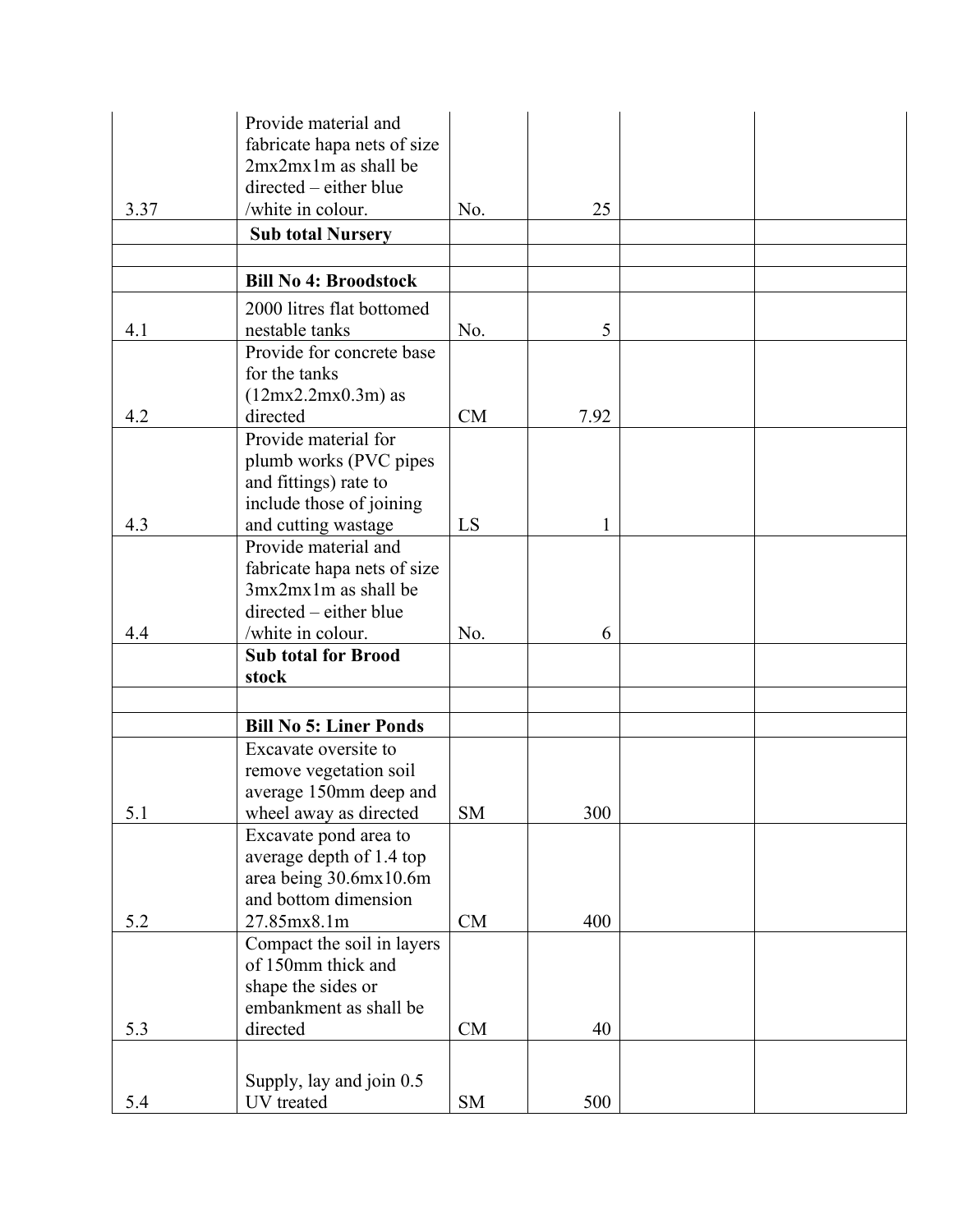|     | geomembrane/ dam liner<br>(500m2)                                                                                                                                                        |           |     |  |
|-----|------------------------------------------------------------------------------------------------------------------------------------------------------------------------------------------|-----------|-----|--|
|     |                                                                                                                                                                                          |           |     |  |
| 5.5 | Provide material for<br>plumb works (4 inch)<br>PVC pipes and fittings)<br>rate to include those of<br>joining and cutting<br>wastage                                                    | LS        | 1   |  |
| 5.6 | Supply predator nets                                                                                                                                                                     | <b>SM</b> | 450 |  |
|     | Sub total for Liner pond                                                                                                                                                                 |           |     |  |
|     | <b>Subtotal Liner ponds (</b><br>5No.)                                                                                                                                                   |           |     |  |
|     |                                                                                                                                                                                          |           |     |  |
|     | <b>Bill No 6: Raised</b><br><b>Wooden Ponds</b>                                                                                                                                          |           |     |  |
|     | Construct a 8mx2.5x1m<br>raised wooden using<br>pressure treated post and<br>6"x1" well-seasoned<br>timber. Apply appropriate<br>termiticide at the base of<br>the structure as shall be |           |     |  |
| 6.1 | directed                                                                                                                                                                                 | LS        | 1   |  |
| 6.2 |                                                                                                                                                                                          |           |     |  |
|     | Supply, lay and join 0.5<br>UV treated                                                                                                                                                   |           |     |  |
| 6.3 | geomembrane/ dam liner                                                                                                                                                                   | <b>SM</b> | 60  |  |
|     | Provide material for<br>plumb works (4 inch)<br>PVC pipes and fittings)<br>rate to include those of<br>joining and cutting                                                               |           |     |  |
| 6.4 | wastage                                                                                                                                                                                  | LS        | 1   |  |
|     | Sub total<br><b>Sub Total for wooden</b><br>ponds (2no.)                                                                                                                                 |           |     |  |
|     |                                                                                                                                                                                          |           |     |  |
|     | <b>Bill No 7: Raised</b><br><b>Concrete Ponds</b>                                                                                                                                        |           |     |  |
| 7.1 | Provide and place the<br>following concrete using<br>ordinary cement mixed<br>with water proof additive<br>in the ratio of 1:50                                                          | CM        | 6.5 |  |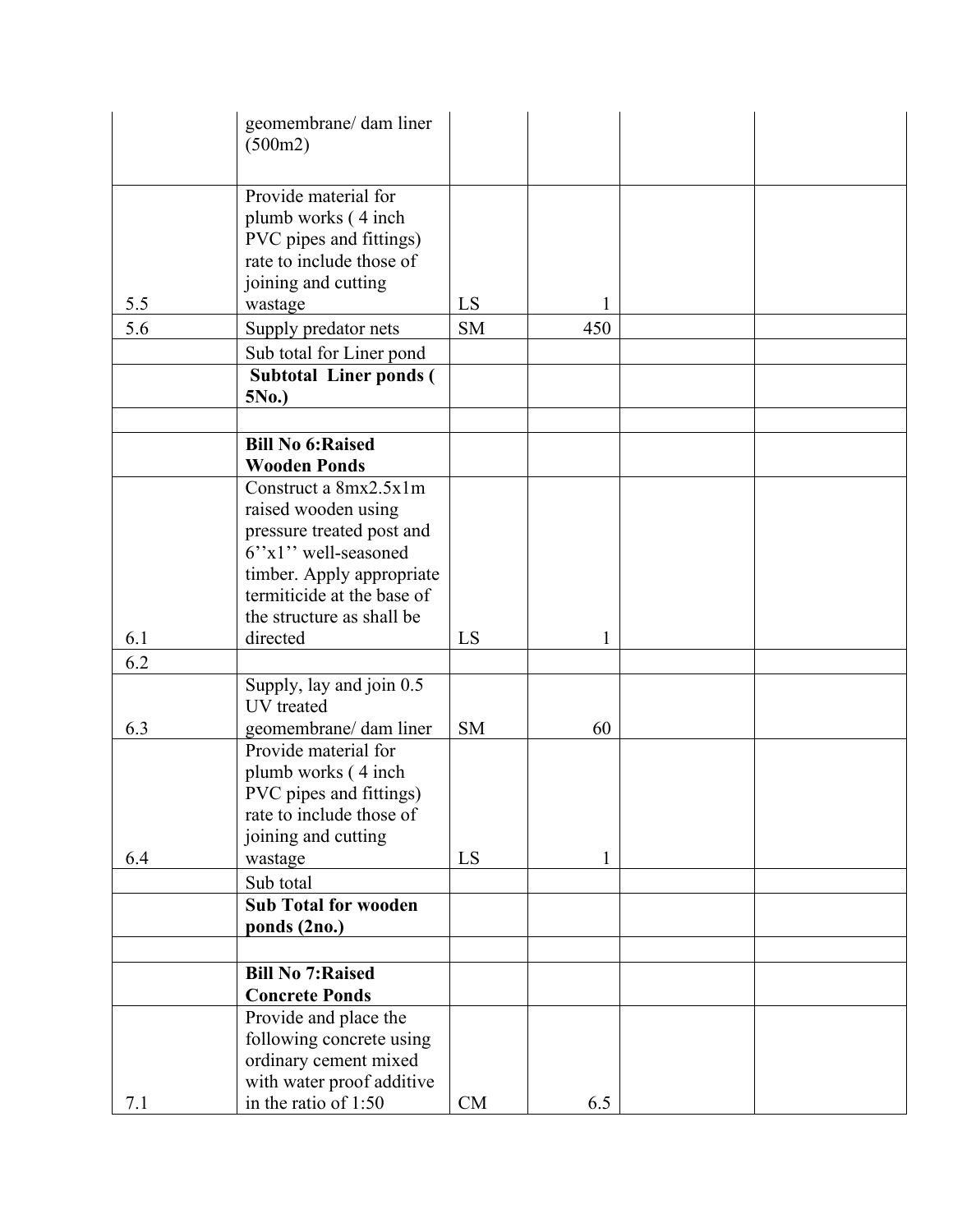| 7.2 | Reinforced concrete<br>20/20 in BRC A193 on<br>bed and side wall with<br>columns uprooted using<br>D8 as shall be directed | <b>SM</b>      | 43.5 |  |
|-----|----------------------------------------------------------------------------------------------------------------------------|----------------|------|--|
|     | Provide fair faced sawn                                                                                                    |                |      |  |
|     | timber formwork timber                                                                                                     |                |      |  |
| 7.3 | to side walls as directed                                                                                                  | <b>SM</b>      | 42   |  |
|     | Provide material for                                                                                                       |                |      |  |
|     | plumb works (4 inch)<br>PVC pipes and fittings)                                                                            |                |      |  |
|     | rate to include those of                                                                                                   |                |      |  |
|     | joining and cutting                                                                                                        |                |      |  |
| 7.4 | wastage                                                                                                                    |                | 1    |  |
|     | Sub total                                                                                                                  |                |      |  |
|     | <b>Sub Total for concrete</b>                                                                                              |                |      |  |
|     | ponds (2no.)                                                                                                               |                |      |  |
|     |                                                                                                                            |                |      |  |
|     | <b>Bill No 8: Concrete</b><br><b>Tower Platform</b>                                                                        |                |      |  |
| 8.1 | Curst the following                                                                                                        |                |      |  |
|     | concrete using 42.5mps                                                                                                     |                |      |  |
|     | (high strength) cement $\&$                                                                                                |                |      |  |
|     | mixed with water proof                                                                                                     |                |      |  |
|     | additives for stability and<br>including all formwork                                                                      |                |      |  |
|     |                                                                                                                            |                |      |  |
| 8.2 | Concrete grade 15/20 for                                                                                                   |                |      |  |
|     | blinding and reinforced                                                                                                    |                |      |  |
|     | foundation footing and                                                                                                     |                |      |  |
|     | base grade 20/20 to                                                                                                        |                |      |  |
|     | receive concrete columns.                                                                                                  | M <sub>3</sub> | O    |  |
| 8.3 | Reinforced concrete                                                                                                        |                |      |  |
|     | 20/20 in Y16 vertical                                                                                                      |                |      |  |
|     | bars for concrete columns                                                                                                  |                |      |  |
|     | 5m high to receive                                                                                                         |                |      |  |
|     | concrete platform in 42.5                                                                                                  |                |      |  |
|     | mps cement<br>concentration                                                                                                | M <sub>3</sub> | 6    |  |
|     |                                                                                                                            |                |      |  |
| 8.4 | Reinforced concrete                                                                                                        |                |      |  |
|     | $20/20$ in Y12 for all                                                                                                     |                |      |  |
|     | ground and suspended                                                                                                       | M <sub>3</sub> | 6    |  |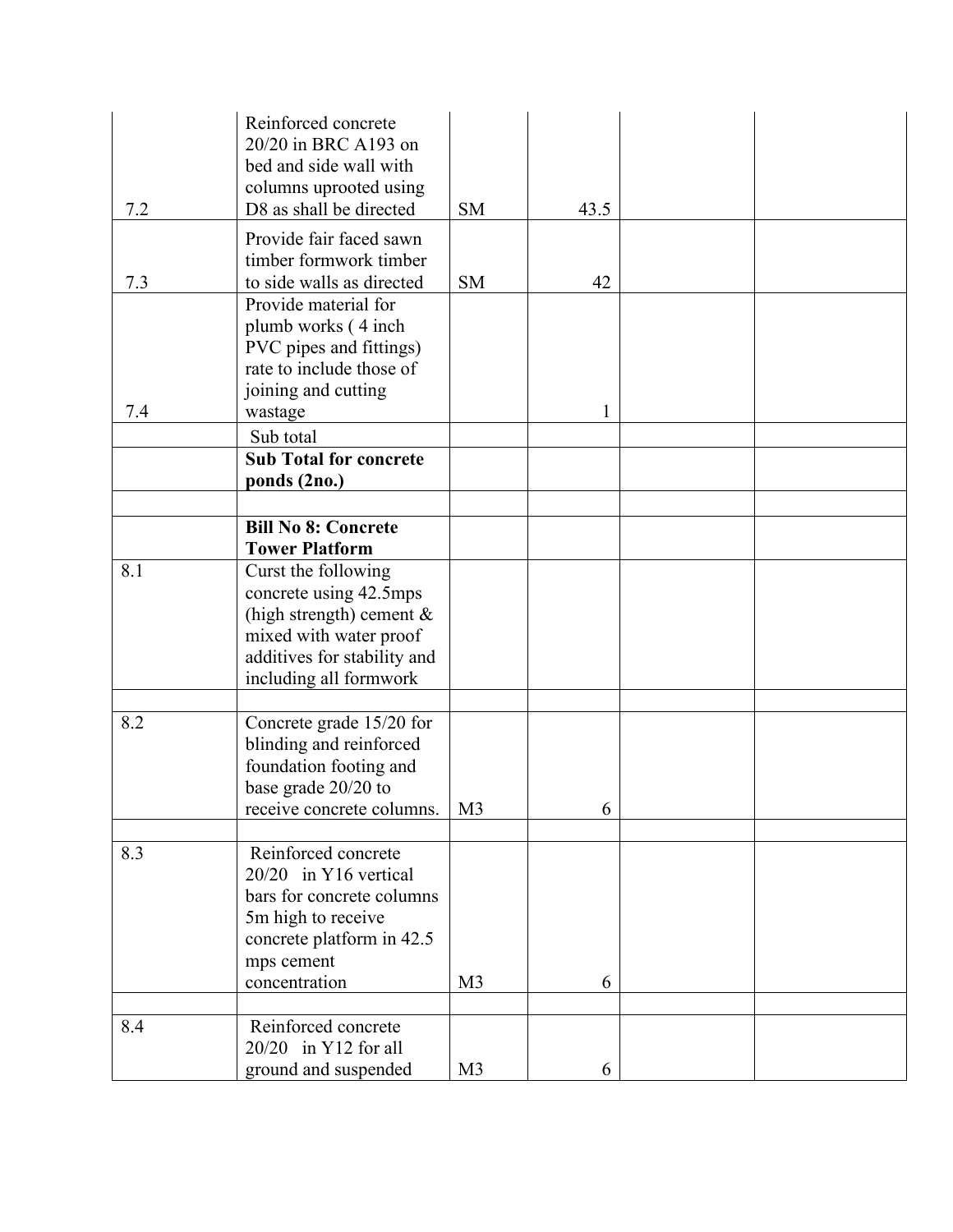|     | beams to receive concrete<br>platform.                                                                                      |                |   |  |
|-----|-----------------------------------------------------------------------------------------------------------------------------|----------------|---|--|
| 8.5 | Reinforced concrete<br>20/20 in Y12 for<br>Suspended slab that holds<br>PVC tanks and allow<br>50mm dia. holes to           |                |   |  |
|     | receive guardrails.                                                                                                         | M <sub>3</sub> | 8 |  |
| 8.6 | Install 50mm round<br>galvanized water pipes as<br>guardrails spaced 200mm<br>apart within the holes<br>provided for in the | Lump           |   |  |
|     | suspended slab.                                                                                                             | Sum            | 1 |  |
| 8.7 | Supply and install four<br>No. PVC tanks 10,000<br>litres each as directed                                                  | No.            | 4 |  |
|     | <b>Sub-Total Concrete</b><br><b>Tower Platform</b>                                                                          |                |   |  |
|     |                                                                                                                             |                |   |  |
| 9.0 | <b>Bill No 9: Solar Power</b><br><b>And Accessories (Pc</b><br>Sum)                                                         |                |   |  |
| 9.1 | Supply and install solar<br>power system complete<br>with accessories                                                       | Ls             |   |  |
|     | <b>Sub Total for solar</b><br>power & accessories                                                                           |                |   |  |
|     |                                                                                                                             |                |   |  |
|     | <b>TOTAL</b>                                                                                                                |                |   |  |